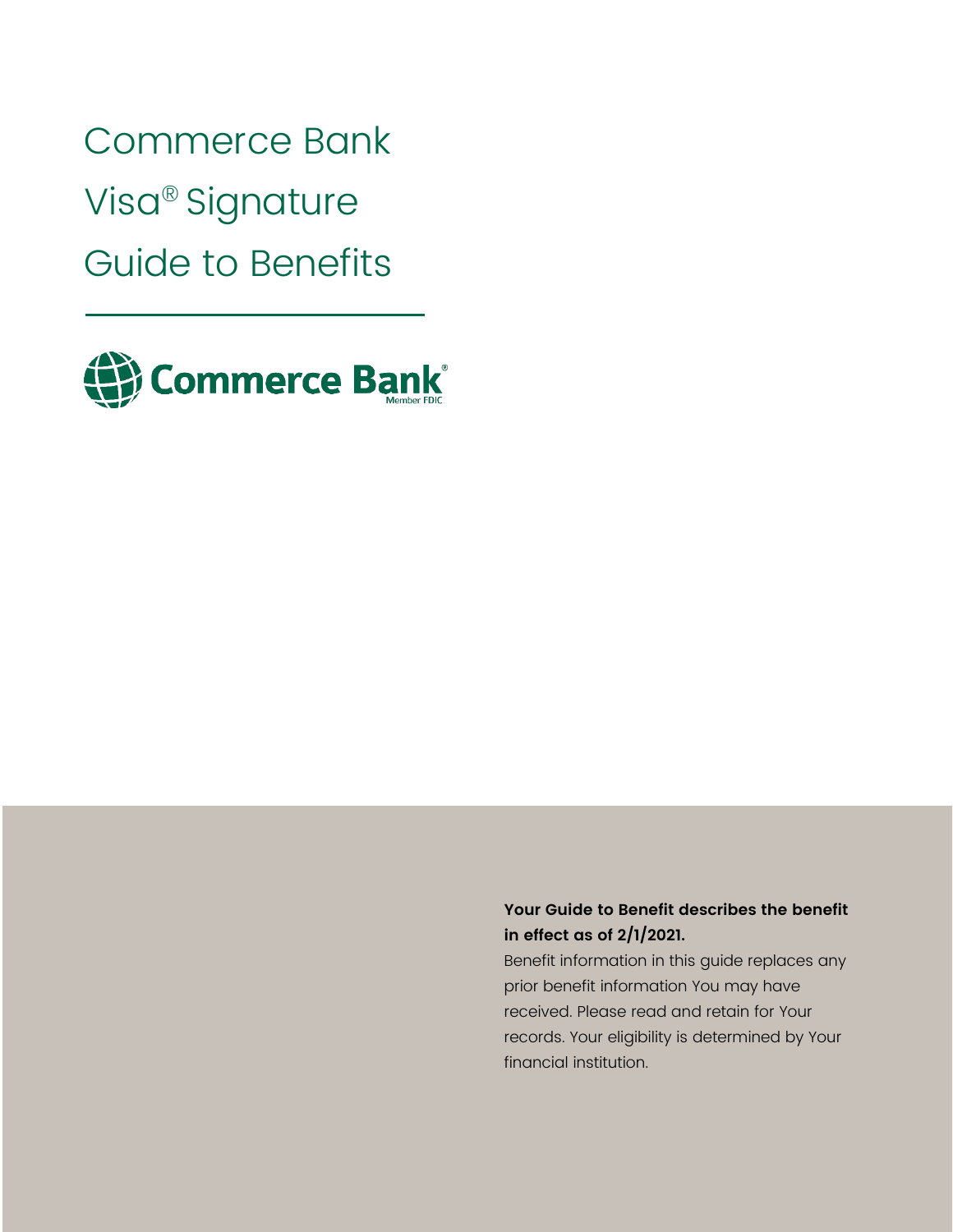With Visa Signature® , you can enjoy the strength, recognition, and acceptance of the Visa brand—with special perks and benefits in addition to the rewards you already earn.

- You'll enjoy instant access to dozens of every day benefits, once-in-a-lifetime experiences, fine wine and food events, and complimentary 24-hour Visa Signature® Concierge\*. All in addition to the Commerce Bank rewards you already earn. For more details, go to visa.com/signature.
- You're also entitled to security and convenience benefits.
- Please retain this guide for the future. It describes in detail some of the important perks and benefits available to you, and will help you enjoy your Visa Signature card.

\*Commerce Bank cardholders are responsible for the payment of any and all charges associated with any goods, services, reservations or bookings purchased or arranged by the Visa Signature Concierge on cardholders' behalf. Any such purchases or arrangements are solely between the cardholder and the respective merchant, and Visa is not a party to the transaction. All goods and services subject to availability. See full terms of service at visasignatureconcierge.com.

For questions about your balance, call the customer service number on your Visa Signature card statement. For questions or assistance 24 hours a day, 365 days a year; call the toll-free number on the back of your Visa Signature card, or 1-800-397-9010.

# **Presenting Your Visa Signature Perks and Benefits**

- Travel Features incredible travel packages, savings and upgrades from leading hotels, resorts and cruises worldwide. Plus, provides exclusive benefits at a collection of over 900 of the world's finest properties with the Visa Signature Luxury Hotel Collection.
- **Entertainment**  $-$  Enjoy access to dozens of everyday benefits and once-in-a-lifetime experiences.
- Fine Wine & Food\*\* Indulge your passion for everything gourmet at dining and wine events and complimentary wine tastings at Sonoma County wineries. \*\*Certain restrictions and limitations apply. Benefits vary at select Sonoma County wineries and are subject to change at any time. Go to visa.com/signaturefood for full details.
- Sports  $-$  Get access to once-in-a-lifetime events like the Prow Bowl. Find tickets to high-profile games.

Visa Signature Concierge\*\*\* - Save time and make your life easier with the complimentary Visa Signature Concierge service. Just call anytime, 24 hours a day. The Visa

Signature Concierge service can help you find tickets to the top sports and entertainment events, book travel, make dinner reservations, and even help you find the perfect gift. To use the Visa Signature Concierge service, call (800) 953-7392. For calls outside the United States, call us collect at (630) 350-4551.

\*\*\*Commerce Bank cardholders are responsible for the payment of any and all charges associated with any goods, services, reservations or bookings purchased or arranged by the Visa Signature Concierge on cardholders' behalf. Any such purchases or arrangements are solely between the cardholder and the respective merchant, and Visa is not a party to the transaction. All goods and services subject to availability. See full terms of service at visasignatureconcierge.com.

- Shopping Cardholders enjoy shopping discounts and offers at premium retailers from jewelry to apparel and electronics.
- Year-End Summary Statement Receive a detailed summary of Visa Signature spending during the year for convenient budget analysis and financial planning.
- Lost/Stolen Card Reporting  $-$  This 24 x 7 x 365 worldwide service saves you valuable time if you need to report a lost or stolen Visa Signature card.
- Cell Phone Protection When you pay your monthly wireless bill with your covered Commerce Bank card, your cell phone is protected for the next calendar month. So, you can get reimbursed if your cell phone is stolen or damaged (\$50 deductible).
- Roadside Dispatch® Get convenient towing and locksmith referral services in the United States and Canada, available 24 hours a day, 7 days a week.
- Travel and Emergency Assistance Services Get help coordinating medical, legal, and travel services while you're away from home.
- ID Navigator powered by NortonLifeLock™ Your partner against identity theft. No one can prevent all identity theft, so staying informed and knowing what to do when your identity is threatened can give you greater peace of mind. ID Navigator Powered by NortonLifeLock helps provide you with tools so you can act quickly.

Certain restrictions, limitations, and exclusions apply to perks and benefits. For more details go to visa.com/signature.

# **Cellular Telephone Protection**

Cell phones have become an everyday necessity for the average person, which means if Your cell phone is damaged or stolen, getting it repaired or replaced is not optional.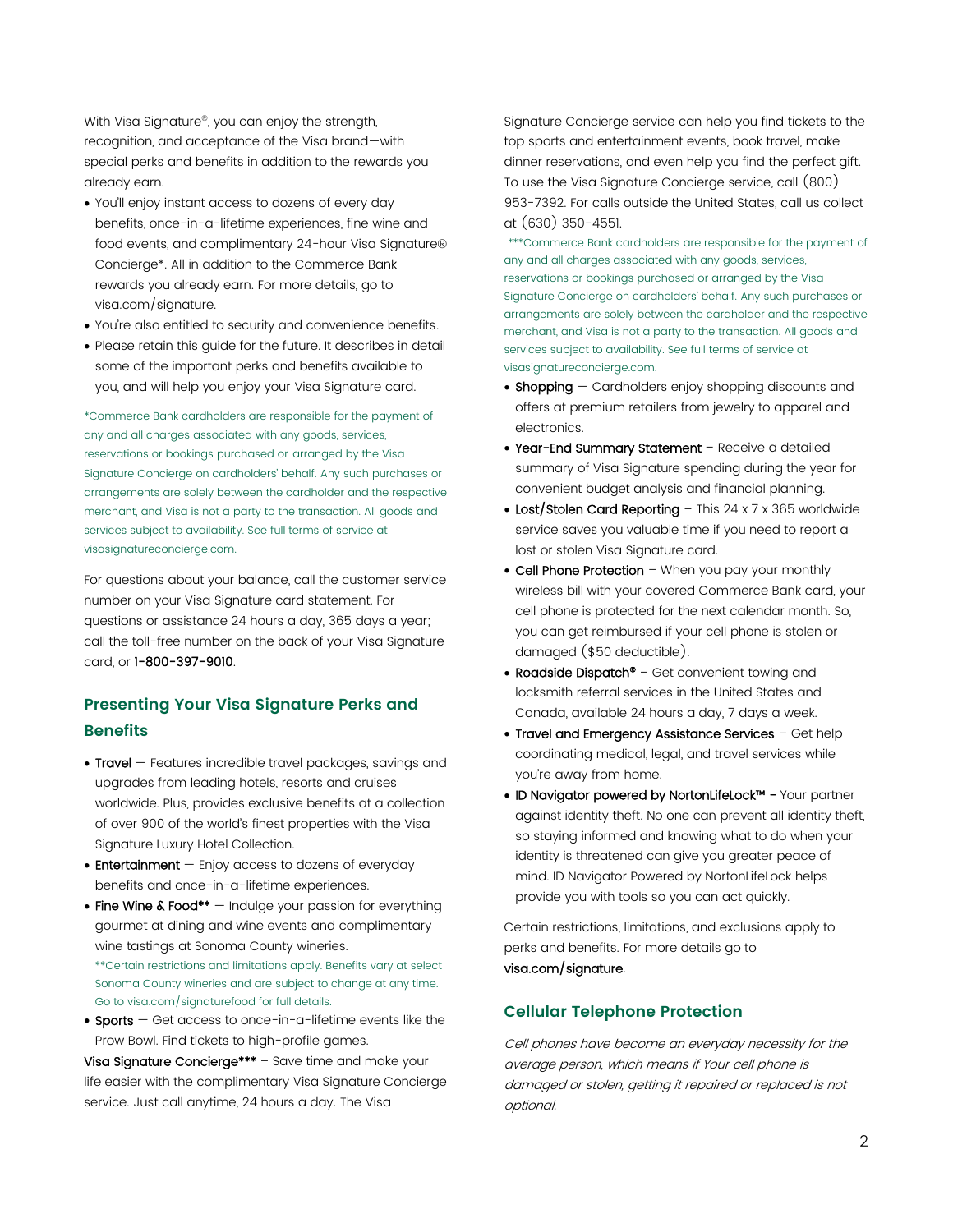Fortunately, Cellular Telephone Protection is available which provides coverage for damage to, theft of, or involuntary and accidental parting of Your cell phone. An involuntary and accidental parting is the unintended separation from Your cell phone when its location is known, but recovery is impractical to complete. This benefit is available if You are a valid cardholder of an eligible U.S. issued card enrolled in the Cellular Telephone Protection benefit and You charge Your monthly cellular wireless phone bills to Your eligible card for the billing cycle before the month in which the incident occurs. Eligible cell phones are the lines listed on Your most recent cellular wireless service provider's ("cell phone provider") monthly billing statement for the billing cycle prior to when the incident occurred.

#### What is covered?

This benefit is supplemental coverage, which means that it will reimburse You for theft of, damage to or involuntary and accidental parting of Your cell phone not otherwise covered by another insurance policy (for example; cell phone insurance programs, or Your homeowner's, renter's, automobile, or employer's insurance policies).

If You do have personal insurance that covers theft, damage or involuntary and accidental parting for Your cell phone, this benefit reimburses You for the deductible portion of Your cell phone insurance.

If You do not have personal insurance, the benefit reimburses You for the covered theft, damage, or involuntary and accidental parting for Your cell phone.

Once all other insurance has been exhausted, Cellular Telephone Protection will provide coverage up to \$200 per claim with a maximum of two (2) claims and \$400 per twelve (12) month period. If it is determined that Your cell phone requires replacement due to the theft of, damage to or an involuntary or accidental parting of the device, You will receive the replacement value subject to the fifty-dollar (\$50.00) deductible and the benefit maximum. The replacement value is the lesser of Your cellular wireless service provider's suggested retail value of a similar model replacement cell phone or the actual cost to replace the cell phone.

If Your cell phone is repairable, You will receive an amount as determined by the diagnostic to repair the cell phone subject to the benefit maximum and fifty-dollar (\$50.00) deductible.

Note: Electronic issues, such as inability to charge, mechanical or battery failure, where there is no evidence of physical damage, are not covered under this program.

#### When does it apply?

Cellular Telephone Protection applies when You make Your monthly cellular wireless phone bill payment with Your eligible card. Coverage begins the first day of the calendar month following a payment of the cellular wireless phone bill.

If You fail to make a cellular wireless phone bill payment in a particular month, Your coverage will be suspended. Coverage will resume on the first day of the calendar month after the date of any future cellular wireless phone bill payment made with the eligible card.

# If Your cell phone is stolen as a result of criminal activity, You must file a police report within forty-eight (48) hours of the event.

### What is not covered?

This benefit will not provide reimbursement for the following:

- Cell phone accessories other than standard battery and/or standard antenna provided by the manufacturer
- Cell phones purchased for resale, professional, or commercial use
- Cell phones that are lost or "mysteriously disappear," meaning that the phone vanished in an unexplained manner without evidence of a wrongful act by a person or persons
- Cell phones under the care and control of a common carrier (including, but not limited to, the U.S. Postal Service, airplanes, or delivery service)
- Cell phones stolen from baggage unless hand-carried and under Your personal supervision, or under supervision of Your traveling companion
- Cell phones which have been rented, borrowed or are part of pre-paid or "pay as you go" type plans
- Cosmetic damage to the cell phone or damage that does not impact the cell phone's capabilities and functionalities
- Damage or theft resulting from abuse, intentional acts, fraud, hostilities of any kind (including, but not limited to, war, invasion, rebellion, or insurrection), confiscation by the authorities, risks of contraband, illegal activities, normal wear and tear, flood, earthquake, radioactive contamination, or damage from inherent product defects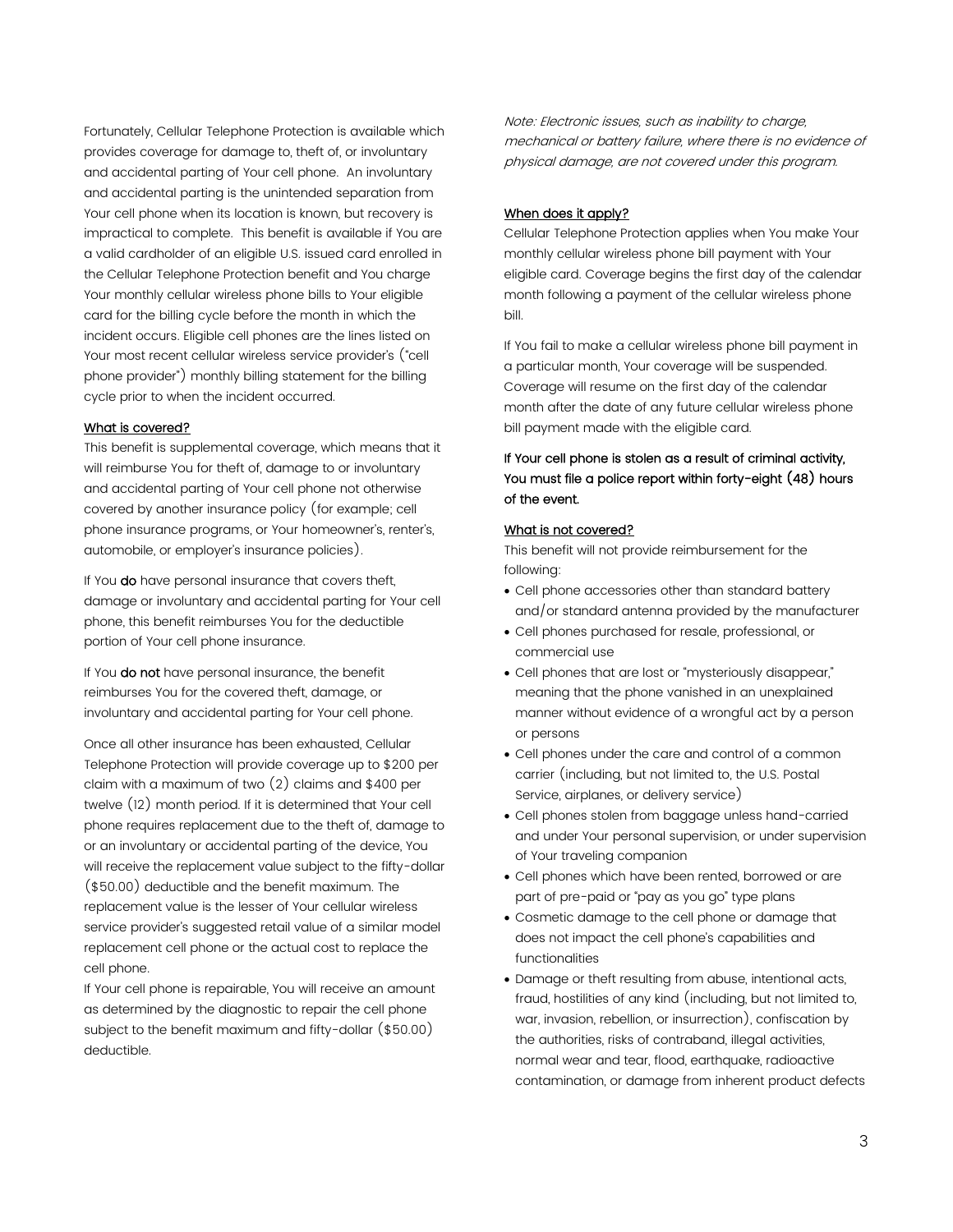- Damage or theft resulting from misdelivery or voluntary parting with the cell phone
- Taxes, delivery and transportation charges, and any fees associated with the cellular wireless service provider

### How to file a Cellular Telephone Protection claim

- 1. Within sixty (60) days of the date of the damage or theft, notify the Benefit Administrator at 1-866-894-8569 or outside the U.S. call collect at 1- 303-967-1096. The Benefit Administrator will ask You some preliminary questions and send You the appropriate claim form. Please note, if You do not notify the Benefit Administrator within sixty (60) days after the damage or theft, Your claim may be denied.
- 2. Return the completed, signed claim form and the requested documentation below within ninety (90) days of the date of the damage or theft to the address provided by the Benefit Administrator.

## For faster filing, or to learn more about Cellular Telephone Protection, visit www.cardbenefitservices.com

#### Please submit the following documents:

- The completed signed claim form
- A copy of Your cellular wireless service provider billing statement demonstrating that the entire monthly payment for the cellular wireless phone bill was made the month prior to the date of damage or theft and has been paid with the eligible card.
- If Your cellular wireless service provider's billing statement doesn't show payment with the eligible card, a copy of Your card monthly billing statement that corresponds with the above cellular wireless phone monthly billing statement
- A copy of the device summary page from Your cellular wireless phone bill or other sufficient proof of the claimed cell phone model linked to Your cell phone account.
- If the claim is due to theft or criminal action, a copy of the police report filed within forty-eight (48) hours of the event
- Based on the details of the claim, the Benefits Administrator may request additional verification including:
	- o An itemized repair estimate from an authorized cell phone repair facility
	- o The damaged cell phone, for evaluation of its damage
	- o An itemized store receipt for the replacement cell phone
- Documentation (if available) of any other claim settlement such as Your cellular wireless provider or manufacturer's insurance settlement (if applicable)
- Any other documentation deemed necessary in the Benefits Administrator's sole discretion, to substantiate Your claim. All claims must be fully substantiated as to the time, place, cause, and purchase price of the cell phone.

# If the cell phone is damaged, do not discard it until the claim has been fully reviewed.

## How will I be reimbursed?

Depending on the nature and circumstances of Your claim, the Benefit Administrator may choose to repair or replace Your cell phone or reimburse You for the lesser of:

- a) Up to \$200 after the fifty-dollar (\$50.00) deductible has been applied to the replacement or repair cost; or
- b) The current cellular wireless service provider's suggested retail value of a similar model replacement cell phone, or the actual cost to replace it, whichever is lower (not including taxes, delivery and transportation charges or fees associated with the cellular wireless service provider), less Your fifty-dollar (\$50.00) deductible.
- c) If Your cell phone is repairable, You will receive an amount as determined by the diagnostic to repair the cell phone less Your fifty dollar (\$50.00) deductible.

Under normal circumstances, reimbursement will take place within ten (10) business days of receipt and approval of Your claim form and all necessary documents.

### **Definitions**

Eligible Person means a cardholder who pays for their monthly cellular wireless phone bill with their eligible card.

You and Your means an enrolled Cardholder who has charged their monthly cellular wireless phone bill to their covered card.

#### Additional provisions for Cellular Telephone Protection

- Signed or pinned transactions are covered as long as You use Your eligible account to secure the transaction.
- You shall do all things reasonable to avoid or diminish any loss covered by this benefit. This provision will not be unreasonably applied to avoid claims.
- If You make any claim knowing it to be false or fraudulent in any respect, no coverage shall exist for such claim, and Your benefit may be cancelled. Each cardholder agrees that representations regarding claims will be accurate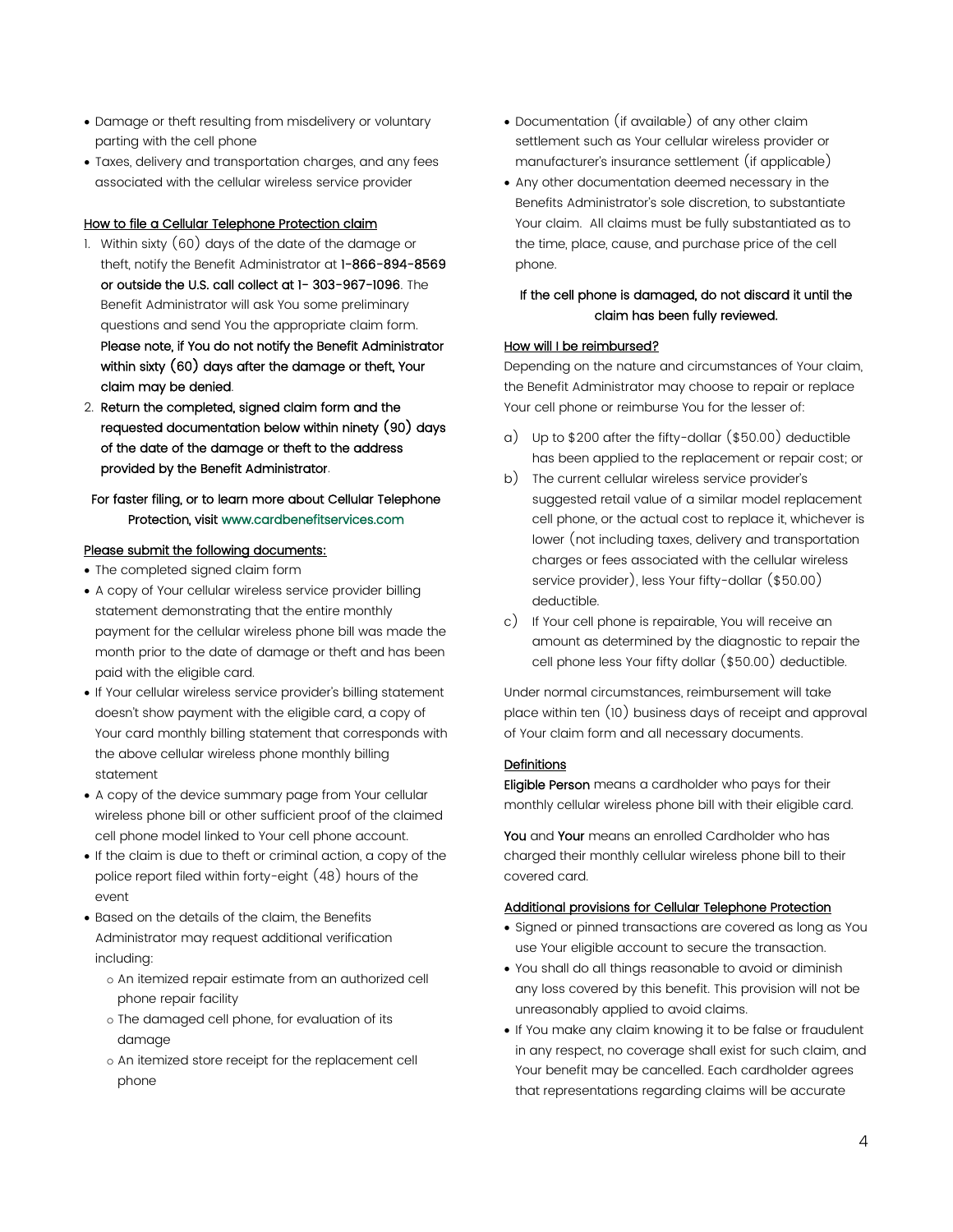and complete. Any and all relevant provisions shall be void in any case of fraud, intentional concealment, or misrepresentation of material fact.

- No legal action for a claim may be brought against the Provider until sixty (60) days after the Provider receives Proof of Loss. No legal action against the Provider may be brought more than two (2) years after the time for giving Proof of Loss. Further, no legal action may be brought against the Provider unless all the terms of the Guide to Benefits have been complied with fully.
- This benefit is provided to eligible cardholders at no additional cost. The terms and conditions contained in this Guide to Benefits may be modified by subsequent endorsements. Modifications to the terms and conditions may be provided via additional Guide to Benefits mailings, statement inserts, statement messages or electronic notification. The benefits described in this Guide to Benefits will not apply to cardholders whose Accounts have been suspended or cancelled.
- Termination dates may vary by financial institutions. Your financial institution can cancel or non-renew the benefits for cardholders, and if they do, they will notify You at least thirty (30) days in advance. Indemnity Insurance Company of North America ("Provider") is the underwriter of these benefits and is solely responsible for its administration and claims. The Benefit Administrator provides services on behalf of the Provider.
- After the Benefit Administrator has paid Your claim, all Your rights and remedies against any party in respect of this claim will be transferred to the Benefit Administrator to the extent of the payment made to You. You must give the Benefit Administrator all assistance as may reasonably be required to secure all rights and remedies.
- This benefit does not apply to the extent that trade or economic sanctions or other laws or regulations prohibit the provision of insurance, including, but not limited to, the payment of claims.

FORM  $\#$ CELLPHONE – 2017  $(04/17)$  CP-0

**For more information about the benefit described in this guide, call the Benefit Administrator at 1-866-894-8569 or outside the U.S. call collect at 1- 303-967-1096.**

## **Travel and Emergency Assistance Services**

Emergencies can escalate quickly when You are traveling away from home. Something that is relatively straight forward when You are not traveling, like replacing

prescription medication, can be a difficult task when You are dealing with local laws or language barriers.

Travel and Emergency Assistance Services are made available to help You in case of an emergency while You are traveling away from home. The Benefit Administrator can connect You with the appropriate local emergency and assistance resources available, 24 hours a day, 365 days a year.

Please note that due to occasional issues such as distance, location, or time, neither the Benefit Administrator nor its service providers can be responsible for the availability, use, cost, or results of any medical, legal, transportation, or other services.

# What are Travel and Emergency Assistance Services and how do I use these services when I need them?

Travel and Emergency Assistance Services are made available to You, if You are a cardholder of an eligible card issued in the United States. Your spouse and children (dependents under 22 years old) are also eligible to use these services.

Travel and Emergency Assistance Services provide assistance and referral only. You are responsible for the cost of any actual medical, legal, transportation, cash advance, or other services or goods provided.

To use the services, simply call the toll-free, 24-hour Benefit Administrator line at 1-800-397-9010. If You are outside the United States, call collect at 1-303-967-1093.

#### What are the specific services and how can they help me?

- Emergency Message Service can record and relay emergency messages for travelers or their immediate family members. The Benefit Administrator will use reasonable efforts to relay emergency messages in accordance with benefit guidelines and limitations, but cannot take responsibility for the failure to transmit any message successfully. All costs are Your responsibility.
- Medical Referral Assistance provides medical referral, monitoring, and follow-up. The Benefit Administrator can give You names of local English-speaking doctors, dentists, and hospitals; assign a doctor to consult by phone with local medical personnel, if necessary, to monitor Your condition; keep in contact with Your family, and provide continuing liaison; and help You arrange medical payments from Your personal account. All costs are Your responsibility.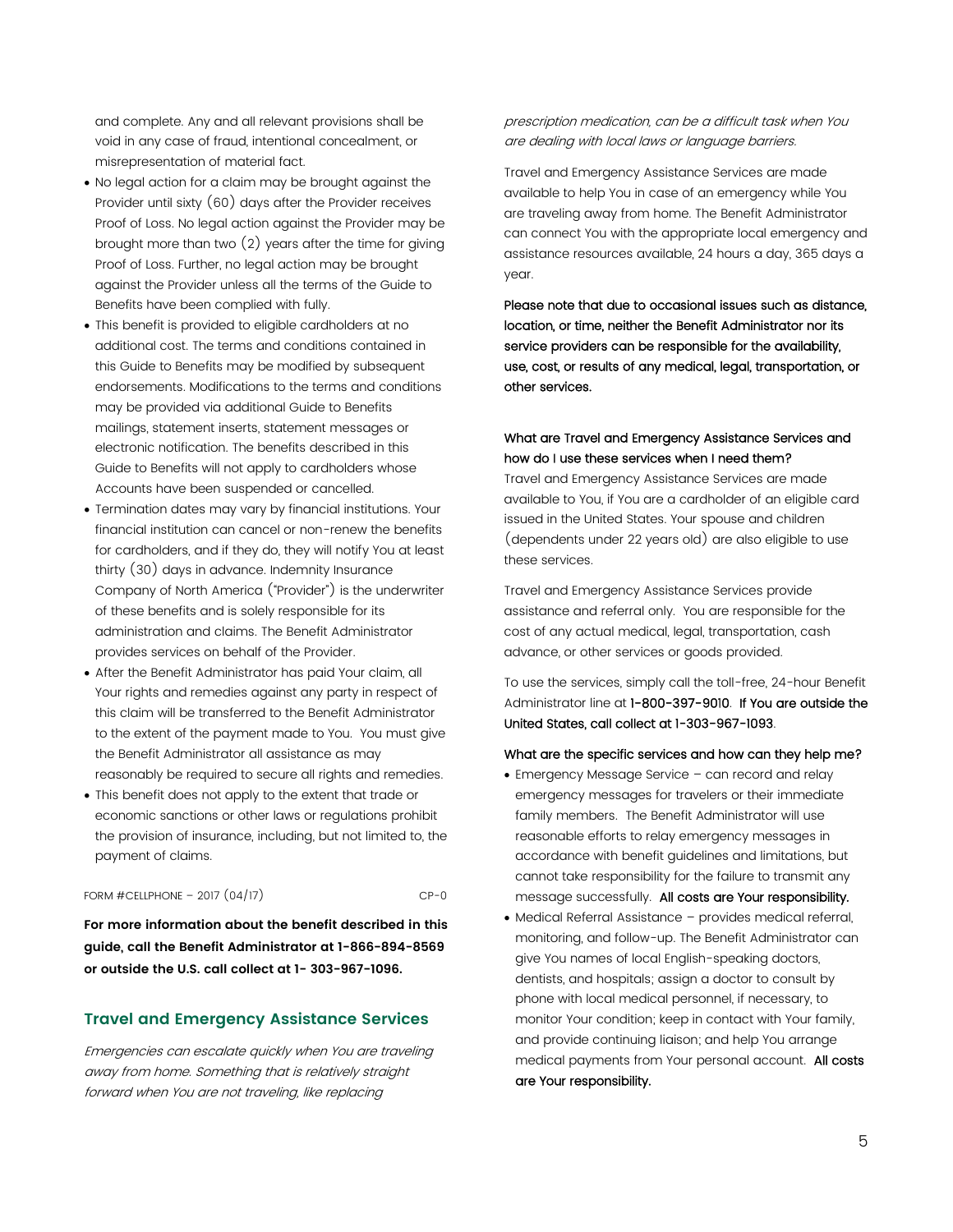- Legal Referral Assistance can arrange contact with English-speaking attorneys and U.S. embassies and consulates if You're detained by local authorities, have a car accident, or need legal assistance. In addition, the Benefit Administrator can coordinate bail payment from Your personal account. The Benefit Administrator can also follow up to make sure bail has been properly handled. All costs are Your responsibility.
- Emergency Transportation Assistance can help You make all the necessary arrangements for emergency transportation home or to the nearest medical facility. This includes arranging to bring Your Young children home and helping You stay in contact with family members or employers during the emergency. In the case of a death, the Benefit Administrator can make arrangements to repatriate the remains. All costs are Your responsibility.
- Emergency Ticket Replacement helps You through Your carrier's lost ticket reimbursement process and assists in the delivery of a replacement ticket to You, should You lose Your ticket. All costs are Your responsibility.
- Lost Luggage Locator Service can help You through the Common Carrier's claim procedures or can arrange shipment of replacement items if an airline or Common Carrier loses Your checked luggage. You are responsible for the cost of any replacement items shipped to You.
- Emergency Translation Services provides telephone assistance in all major languages and helps find local interpreters, if available, when You need more extensive assistance. All costs are Your responsibility.
- Prescription Assistance and Valuable Document Delivery Arrangements – can help You fill or replace prescriptions, subject to local laws, and can arrange pickup and delivery of Your prescriptions filled for You at local pharmacies. It can also help transport critical documents that You may have left at Your home or elsewhere. All costs are Your responsibility.
- Pre-Trip Assistance can give You information on Your destination before You leave such as ATM locations, currency exchange rates, weather reports, health precautions, necessary immunizations, and required passport visas.

#### **Definitions**

Common Carrier means any mode of transportation by land, water or air operating for hire under a license to carry passengers for which a ticket must be purchased prior to travel. Does not include taxi, limousine service, commuter rail or commuter bus lines.

You or Your means an eligible person whose name is embossed on an eligible U.S. issued card, and You reside in the United States.

### Additional Provisions for Travel and Emergency Assistance Services

This benefit is provided to eligible cardholders at no additional cost. The terms and conditions contained in this Guide to Benefits may be modified by subsequent endorsements. Modifications to the terms and conditions may be provided via additional Guide to Benefits mailings, statement inserts, statement messages or electronic notification. The benefits described in this Guide to Benefits will not apply to cardholders whose accounts have been suspended or cancelled.

FORM  $\#TEAS - 2017$  (Stand 04/17) TEAS-S

**For more information about the benefit described in this guide, call the Benefit Administrator at 1-800-397-9010 or call collect outside the U.S. at 1-303-967-1093.**

### **Roadside Dispatch®**

#### For roadside assistance, call 1-800-847-2869

#### What is Roadside Dispatch?

Roadside Dispatch is a pay-per-use roadside assistance program. The program provides you with security and convenience wherever your travels take you.

No membership or pre-enrollment is required. No annual dues. No limit on usage.

#### For a set price per service call, the program provides:

- Standard Towing  $-$  Up to 5 miles included<sup>1</sup>
- Tire Changing must have good, inflated spare
- Jump Starting
- Lockout Service (no key replacement)
- Fuel Delivery up to 5 gallons (plus the cost of fuel)
- Standard Winching

Roadside Dispatch will ask you where you are, what the problem is, and while they remain on the phone with you, they will arrange a dispatch to a reliable tow operator or locksmith to provide help. (If you feel you are in an unsafe location – Roadside Dispatch will advise you to hang up and dial 911. If you are not able to dial 911, they will call the non-emergency police number in your area, and will remain on the phone with you at your request until the police arrive.) You have the convenience of one toll-free phone number and you may save money because their rates are pre-negotiated.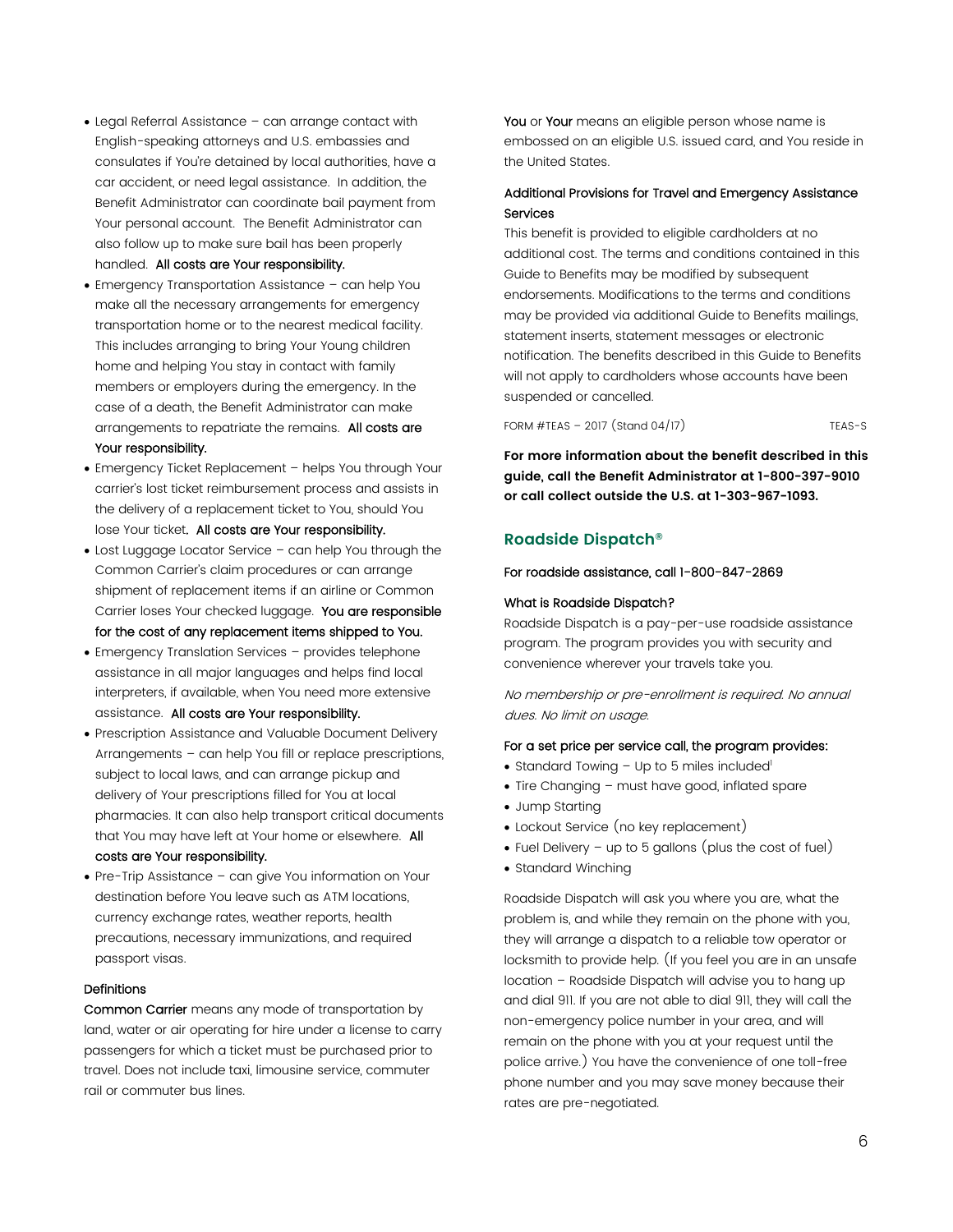Dependable roadside assistance, 24 hours a day, 7 days a week has never been easier. No membership or preenrollment is required. Just call Roadside Dispatch toll-free when you need them.

#### 1-800-847-2869 ~ it's that easy!

Note: Customers must pay service provider for mileage over 5 miles. A secondary unit being towed behind is not included but can be accommodated for an additional fee. Standard Winching applies within 100 feet of paved or county maintained road only. Current fee for a standard service call is \$69.95. Additional fees may apply for winching services under certain circumstances. Service call fees are subject to change at any time; however callers will be notified of pricing prior to any service dispatch. This program may be discontinued at any time without prior notice. Program void where prohibited.

1 Any vehicle with wheels is covered under the program as long as it can be classified as 'Light Duty'. 'Light Duty' vehicles are vehicles that weigh 10,000 lbs. or less. Vehicles weighing more than 10,000 lbs. are considered 'Medium Duty' or 'Heavy Duty' and are NOT covered under this program.

Additional Terms: Service providers supplying emergency roadside assistance and towing are independent contractors and are solely liable for their services. Neither Visa nor Commerce Bank shall have any responsibility or liability in connection with the rendering of the service. Emergency roadside assistance and towing may not be available in areas not regularly traveled, nor in other "off road" areas not accessible by ordinary towing vehicles. Weather conditions, time of day, and availability of service may affect assistance responses. Expectations for dispatch are set with the customer on every call, and an expected estimated time of arrival is provided to the customer regardless of their location; however, neither Visa nor Commerce Bank provides any assurances as to the ability of the Service Provider to meet such estimates. You are responsible for any roadside assistance or towing charges incurred by facilities responding to your request even if you are not with your vehicle or your vehicle is gone upon their arrival. 24-hour roadside assistance services provided by: Cross Country Motor Club, Inc. d/b/a Agero, a Massachusetts corporation, and Cross Country Motor Club of California, Inc. a California corporation.

# **ID Navigator powered by NortonLifeLock™**

Smart tools to help against the evolving threat of identity theft.

How ID Navigator Powered by NortonLifeLock can help provide you with greater peace of mind:

• Dark Web Monitoring - continuously patrols the dark web and private forums looking for personal information that may belong to you. Should it be found, notifications are sent with suggested steps.

- Data Breach Notifications sends notifications on largescale breaches so you can act quickly should a breach affect your personal information.
- Stolen Wallet Assist a stolen wallet can mean a lost identity. If your wallet is stolen you will receive guidance to help you cancel or replaced key documents like your credit cards, driver's licenses, Social Security cards, insurance cards and more.
- One-Bureau Credit Monitoring Alerts<sup>1</sup> helps you stay on-top of your credit to help detect fraud more quickly, alerts are sent when key changes are made to your credit file with a major credit bureau.
- Credit, Bank & Utility Account Freezes provides instructions and links so you can quickly freeze credit, bank and utility files with each consumer reporting company to help protect you against criminals opening unauthorized accounts in your name.
- Restoration Assist US-based Identity Restoration Specialists are available Monday to Friday 6a.m. – 5p.m. PST with guidance and with next steps to assist you should you become a victim of identity theft or other suspicious activity. Note: Visa Cardholders will have access to special discounts if they are interested in purchasing a more robust identity theft offering that includes features such as the LifeLock Million Dollar Protection™ Package.
- US-based Member Services & Support is available Monday to Friday 6 a.m. - 6 p.m. PST; and Saturday 7 a.m. – 1 p.m. PST.

No one can prevent all identity theft.

1. Two requirements must be met to receive the One-Bureau Credit Monitoring feature: (i) your identity must be successfully verified with Equifax; and (ii) Equifax must be able to locate your credit file that contains sufficient credit history information. If these requirements are not met you will not receive credit features from Equifax. You will receive Credit Features once the verification process is successfully completed. Any credit monitoring from Equifax will take several days to begin after your successful plan enrollment.

# Can NortonLifeLock remove my personal data from the dark web?

Unfortunately, no. The content on the dark web is not centralized and is owned by many different (usually anonymous) owners. Only the owner of the content could remove or modify the content.

# How does NortonLifeLock help if I receive a Dark Web Monitoring notification?